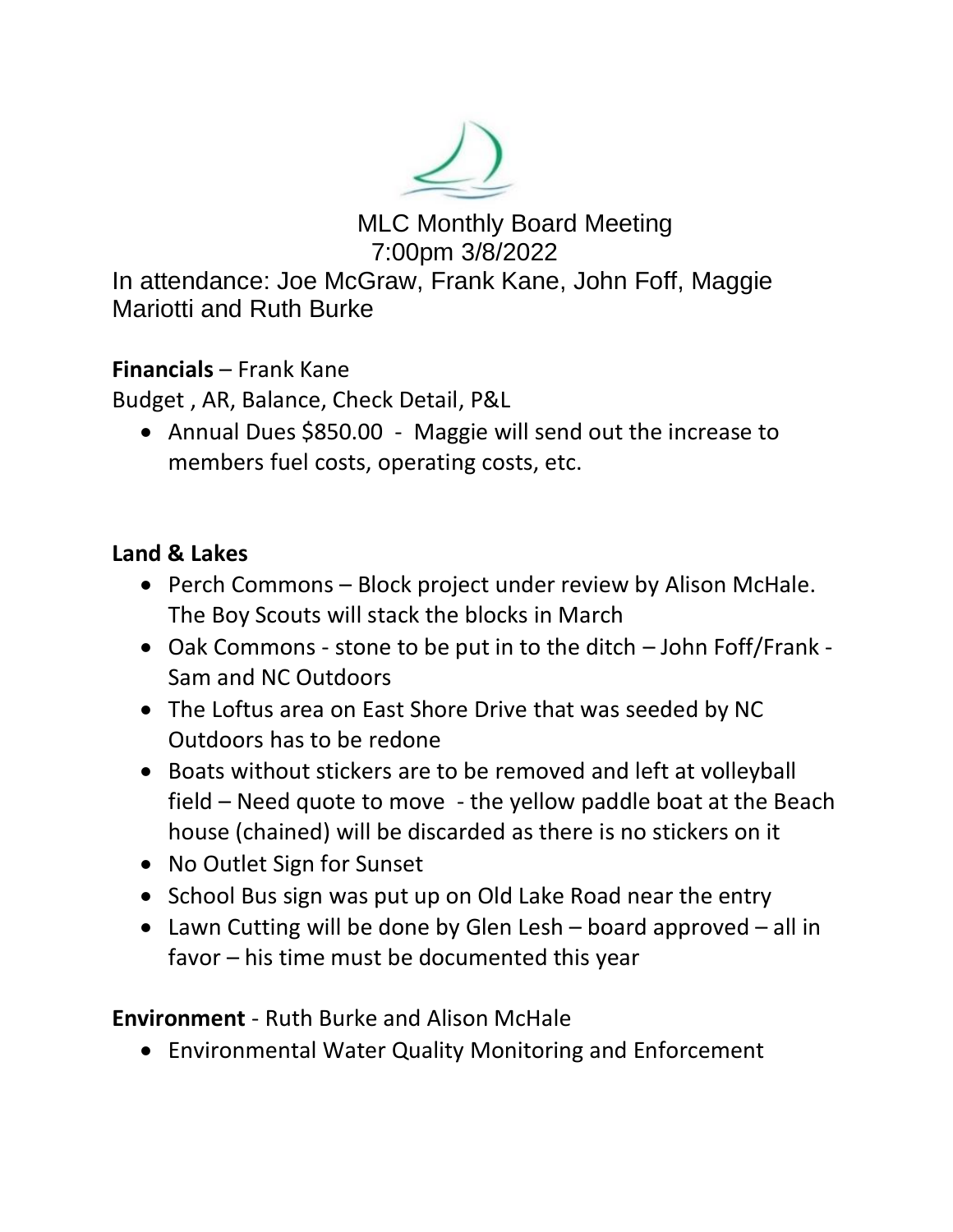- AEC bill was discussed. Alison can sign the AEC contracts in accordance with those approved in previous years
- Board will review the addendum testing proposals and fish study at April's Board meeting

**Roads –** Joe McGraw, Frank Kane, Brian Churi

- Roads Tar n Chip 2022/23
- S-Turn Project Status of Project Reuther Bowen Major Project for 2022. Board approved Reuther Bowen to solicit project quotes

## **Security**

- House number Identification Signs must be installed by all homeowners - Cost \$20.00. Joe and Ruth will start noting which houses are not yet in compliance in the Spring
- Notification to contractors/vendors instructing speed limits and entrances to the lake are defined in the rules and regs – we went over Joe McGraws' preliminary contractor letter

## **Miscellaneous Business**

- Umbrella for Beach House Dock Ordered bracket from Seaman's
- Purchase of Captain's Chairs for the beach house was approved by Board
- Website revision Ruth and Maggie they presented the proposed changes to the board
- O&D Elections 2022 nominations will be done in June All positions are open – a request for volunteers will be put out to the community in the next email communication-
- Need for additional Mailboxes and Parcel containers Maggie working with Post Office on this